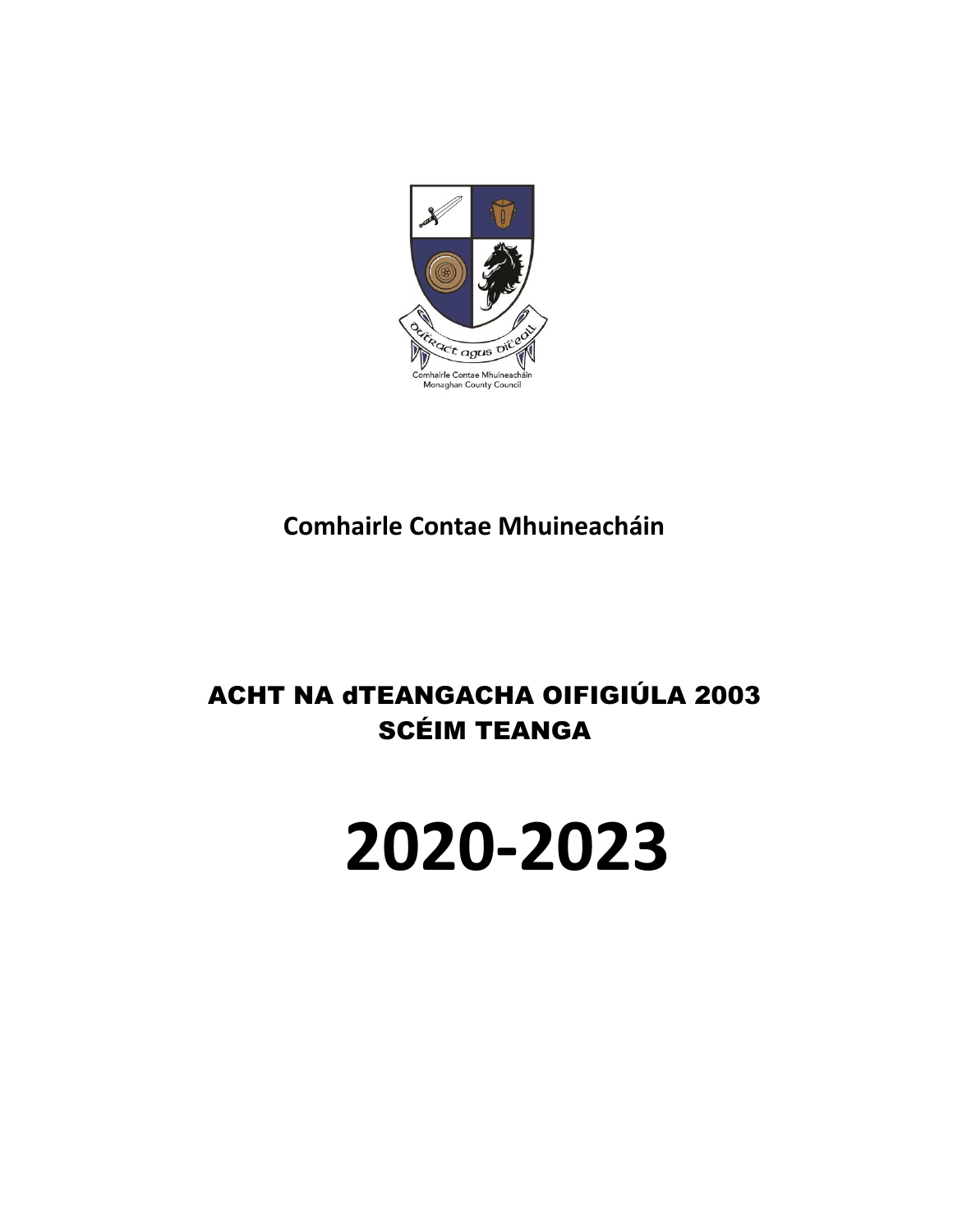# Clár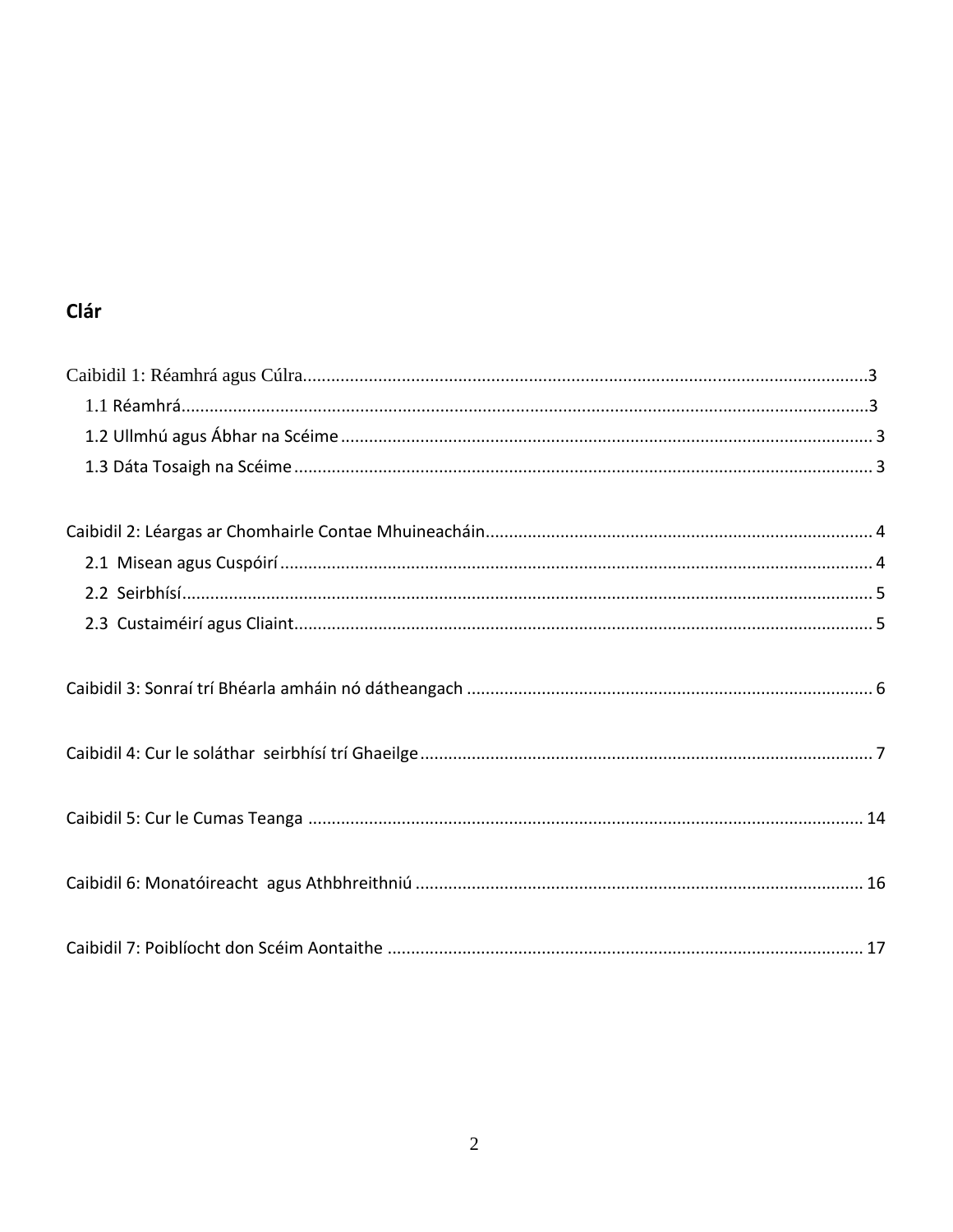# **Caibidil 1: Réamhrá agus Cúlra**

#### **1.1 Réamhrá**

Forálann Acht na dTeangacha Oifigiúla 2003 don ullmhú scéim teanga ag comhlachtaí poiblí ina leagfar amach na seirbhísí a bheidh ar fáil:

- trí mheán na Gaeilge,
- trí mheán an Bhéarla, agus
- trín dá mheán Gaeilge agus Béarla

Cinntíonn an scéim teanga na bearta a bhfuil gá leo lena chinntiú, maidir le seirbhísí nach bhfuil ar fáil trí Ghaeilge faoi láthair, go mbeidh a leithéid sin ar fáil laistigh de scála ama aontaithe.

De réir Alt 14(3) den Acht, bíonn scéimeanna i bhfeidhm go ceann trí bliana nó go dtí go ndearbhaíonn an tAire Turasóireachta, Cultúir, Ealaíon, Gaeltachta, Spóirt agus Meán scéim nua, pé acu is déanaí.

#### **1.2 Ullmhúchán agus Clár na Scéime**

Agus an scéim seo á hullmhú, tógadh ceann mar ba chóir de na Treoracha ón Roinn Turasóireachta, Cultúir, Ealaíon, Gaeltachta, Spóirt agus Meán. Anuas air sin, tharla próiseas leathan comhairliúcháin le páirtithe leasmhara cuí.

Mar threoir don Údarás Áitiúil tuigtear go mbunófar soláthar seirbhísí as Gaeilge ar:

- leibhéal éigin bunúsach den éileamh ar sheirbhísí áirithe as Gaeilge,
- an tábhacht a bhaineann le cur chuige dearfach maidir le soláthar na seirbhísí úd, agus
- na hacmhainní a mbeidh gá leo, daonra agus airgeadais san áireamh, maraon le cumas an chomhlachta chun an ábaltacht chuí don bhforbairt agus rochtain teanga a éascú.

Tagann an scéim seo le prionsabail Seirbhís Ardchaighdeáin don Chustaiméir agus lenár gCairt Custaiméara. Bunaíodh í lena chinntiú go bpléifidh Comhairle Contae Mhuineacháin mar is cóir leis na dualgais chuí faoi Acht na dTeangacha Oifigiúla ar bhonn méadaithe, don scéim seo is do scéimeanna eile sa todhchaí.

Moltar an t-am agus an iarracht atá déanta ag cách lena mbaineann an próiseas agus is mór againn an méid sin go léir.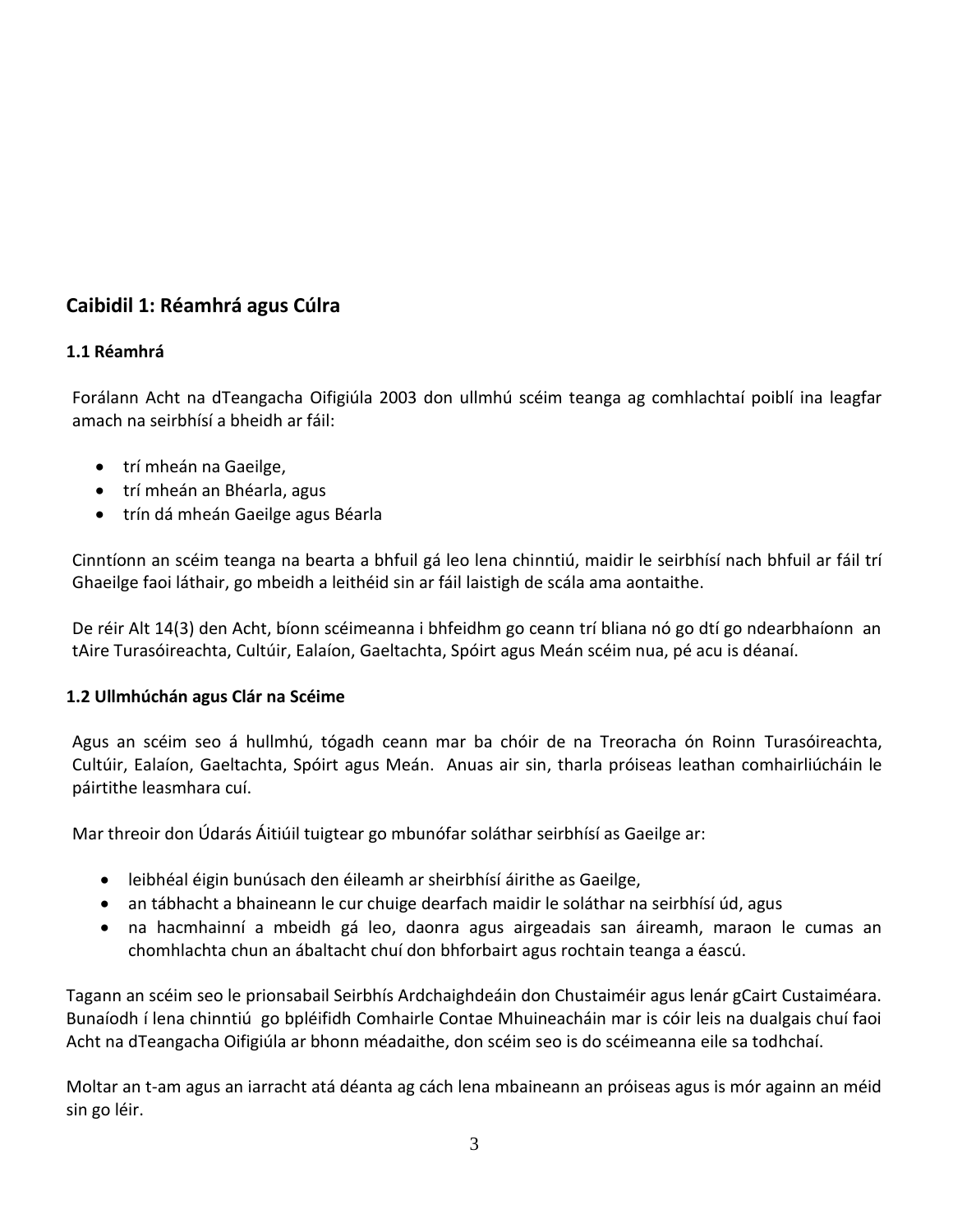#### **1.3 Dáta tosaithe na Scéime**

Dhearbhaigh an tAire Turasóireachta, Cultúir, Ealaíon, Gaeltachta, Spóirt agus Meán an Scéim seo. Beidh feidhm léi ó 27 Nollaig 2020 go ceann tréimhse trí bliana nó go dtí go ndearbhaítear scéim nua, pé acu is déanaí.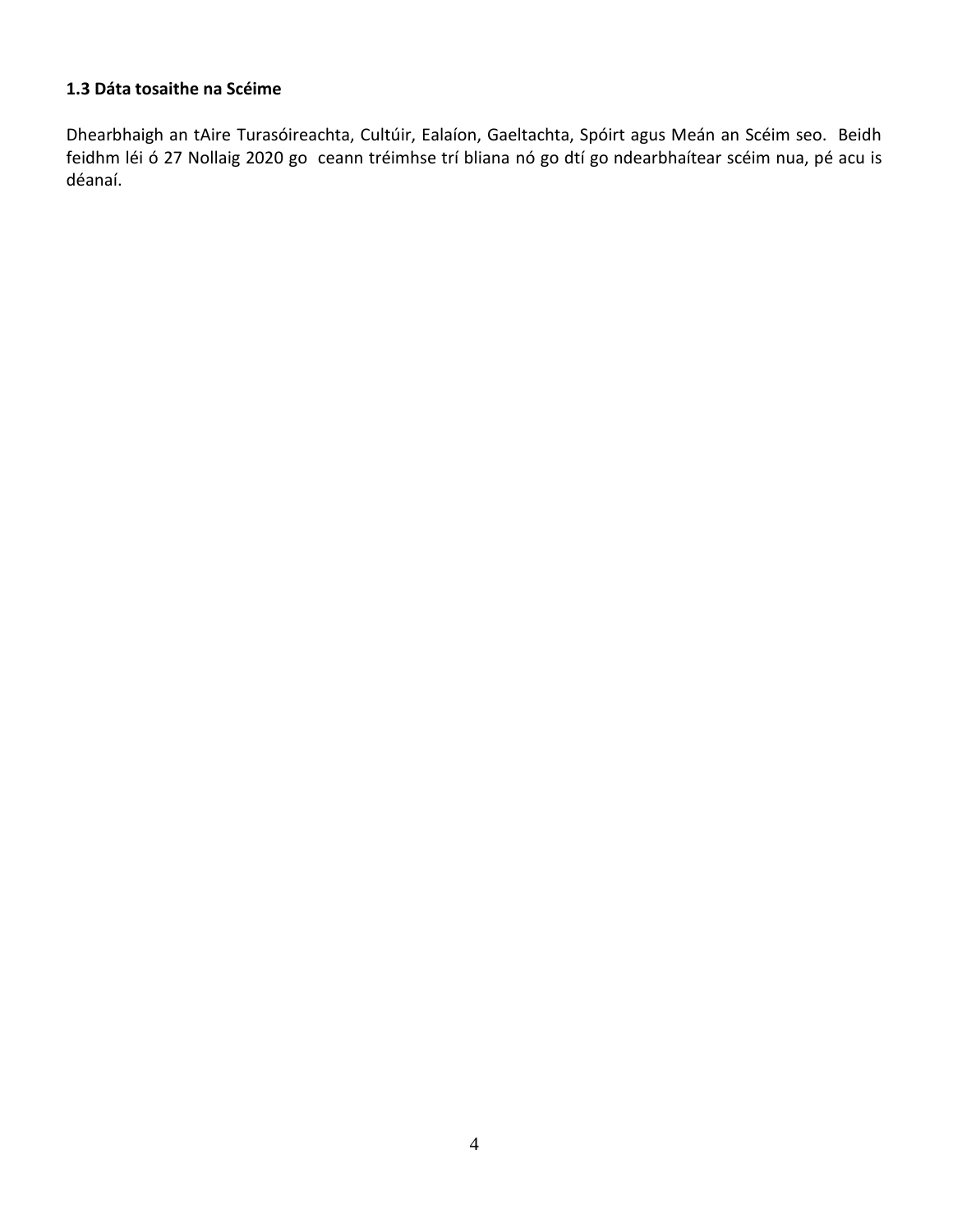## **Caibidil 2: Léargas ar Chomhairle Contae Mhuineacháin**

#### **2.1 Misean agus Cuspóirí**

Soláthraíonn Comhairle Contae Mhuineacháin seirbhísí poiblí ardchaighdeáin, inmnharthana chun cur le leas eacnamaíoch, comhshaoil agus cultúrtha muintir an chontae.

Mar chuid dár ndualgas leathan agus ról ceannaireachta áitiúil bíonn saothar suntasach ar bun ag Comhairle Contae Mhuineacháin chun tacú le cúrsaí gnó a leathnú, fiontar nua a bhunú agus cur le deiseanna áitiúla fostaíochta.

Toisc cur chuige na Comhairle a bheith oscailte, nuálach agus trédhearcach cuirtear go mór le héifeachtúlacht, tosaíocht do sheirbhísí imeasctha is inrochtana agus déantar athbhreithniú rialta ar mhargadh maith a fháil sa tsoláthar seirbhísí. Ar an gcuma san cuirtear leis an réimse seirbhísí agus le leas is cáilíocht bheatha do shaoránaigh is pobail an chontae.

Freagraíonn Comhairle Contae Mhuineacháin don ghá agus cúinsí áitiúla mar aithnímid an ról atá againn agus pobail inmharthana á bhforbairt.

Seo liosta na bpríomhranna de chuid Comhairle Contae Mhuineacháin:

- Tithíocht agus Foirgníocht
- Bóithre agus Iompar
- Mótarcháin
- Seirbhísí Uisce
- Airgeadas
- Rialachas & Gnóthaí Corparáideacha
- Pleanáil & Forbairt Eacnamaíoch
- Turasóireacht
- Forbairt Pobail
- Comhshaol
- Seirbhísí Dóiteáin, Rialú Foirgníochta & Cosaint Shibhialta
- An tSeirbhís Leabharlainne
- Músaem an Chontae
- Oifig Ealaíona
- Bainistiú Daonacmhainní
- Ceantar Bardasach Béal Átha Beithe-Cluain Eois
- Ceantar Bardasach Mhuineacháin
- Ceantar Bardasach Carraig Mhachaire Rois-Baile na Lorgan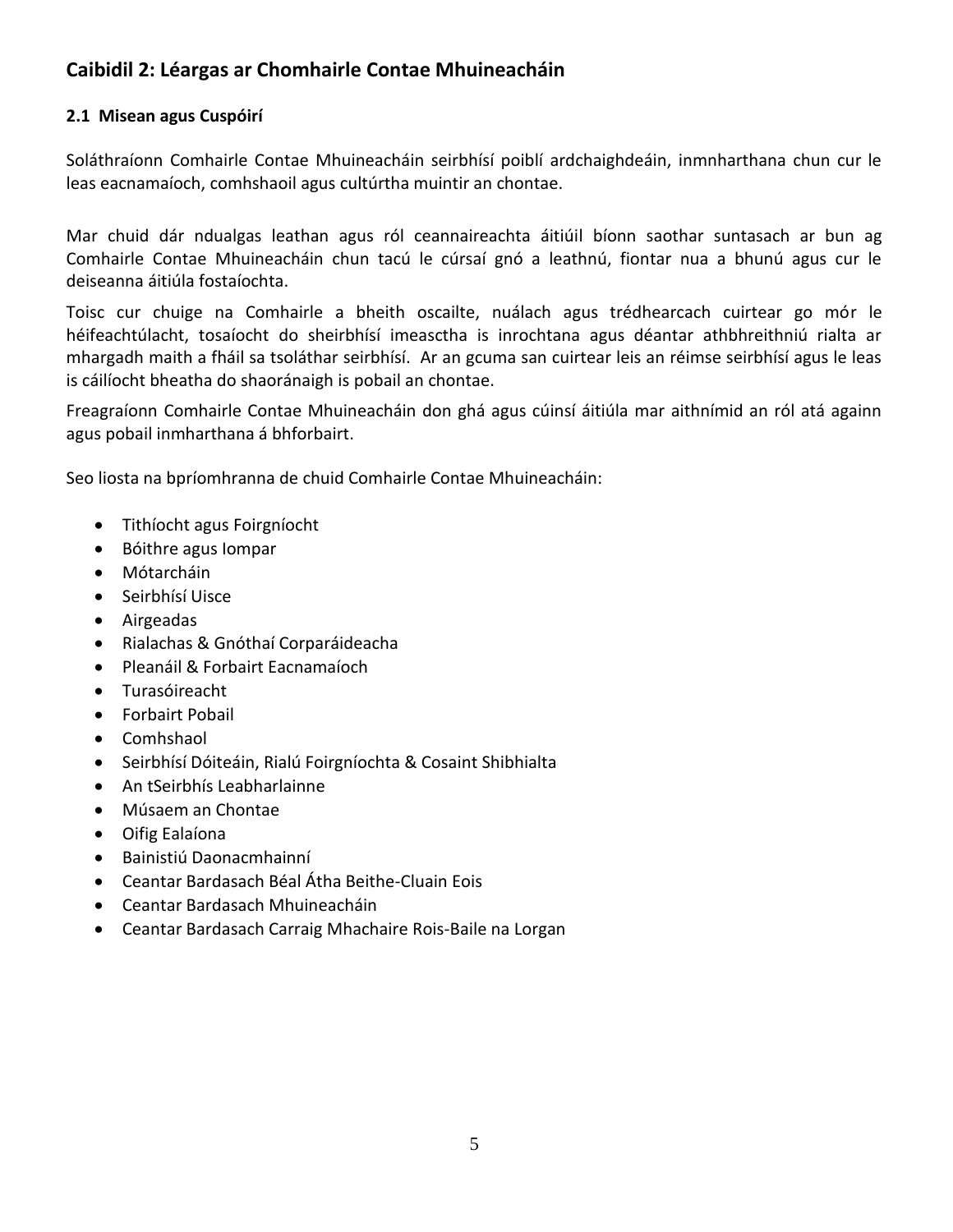#### **2.2 Seirbhísí Lárnacha**

Toisc cur chuige na Comhairle a bheith oscailte, nuálach agus trédhearcach cuirtear go mór le héifeachtúlacht, tosaíocht do sheirbhísí imeasctha is inrochtana agus déantar athbhreithniú rialta ar mhargadh maith a fháil sa tsoláthar seirbhísí. Ar an gcuma san cuirtear leis an réimse seirbhísí agus le leas is cáilíocht bheatha do shaoránaigh is pobail an chontae.

Tá baint níos mó anois ag Baill Tofa ag leibhéal áitiúil le cinntí agus réimse leathan ceisteanna agus cúinsí áitiúla, bíonn páirtithe leasmhara in ann gníomhú i gcúrsaí áitiúla. Buntáiste is ea an méid sin do ról na Comhairle i bhforbairt pobal inmharthana, feabhsú ar fhéinaitheantas agus cur le héifeachtúlacht is creidiúint maidir le hionadaíocht daonlathach.

#### **2.3 Custaiméirí agus Cliaint**

Tógann Comhairle Contae Mhuineacháin ceann de pholasaithe agus cuspóirí cuí mar a leagtar amach i bPleananna Náisiúnta, Réigiúnach agus Áitiúil agus Reachtaíocht Náisiúnta. Go príomha is iad na saoránaigh agus an pobal na páirtithe leasmhara is tábhachtaí atá againn, ag seo na ceisteanna is tábhachtaí a gcuireann ár gcuid páirtithe leasmhara spéis iontu go speisialta:

- Cuimsiú sóisialta ionas go mbeidh gach éinne go mórmhór iad siúd ar an imeall páirteach i gcinntí áitiúla a dhéanamh;
- Plé ciallmhar idir saoránaigh agus an pobal, páirtíocht i dtosaíochtaí a aithint agus pobail áitiúla a mhúnlú trí na LCDC (Coistí Áitiúla Forbairt Pobail) agus san áireamh bheadh gnímh dheonacha agus saoránacht ghníomhach;
- Comhoibriú idir áisínteachtaí agus saothar chun torthaí maithe a bhaint amach dos na pobail;
- Forbairt eacnamaíoch agus cruthú poist a chur chun cinn;
- Ábhair bainteach le cúinsí forbartha inmharthana a bhreith isteach;
- Díriú go soiléir ar an leas is fearr a bhaint as na hacmhainní ar fáil agus an margadh is fearr a bhaint amach astu;
- Smaoineamh ar acmhainní comhshaoil.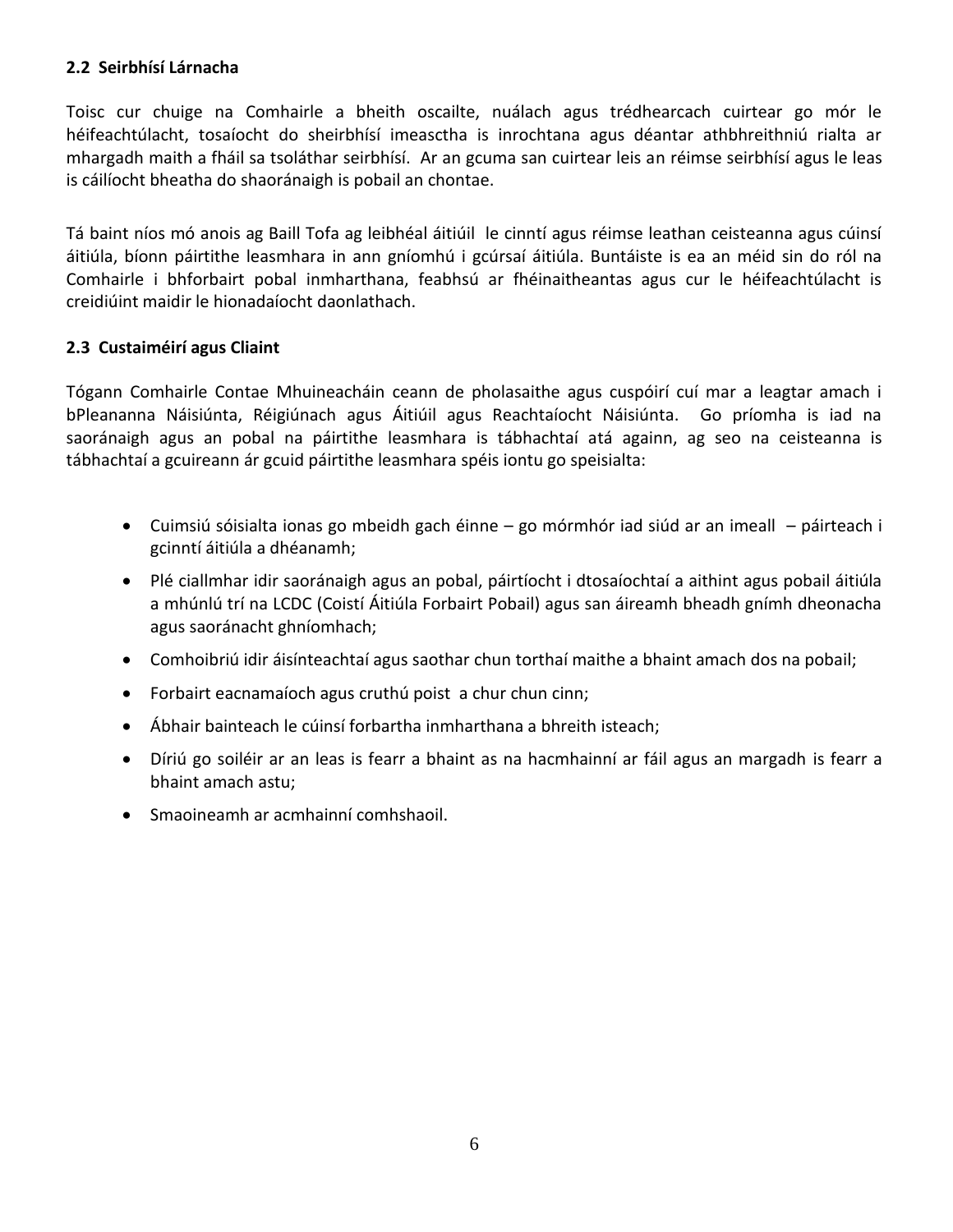# **Caibidil 3: Sonraí na seirbhísí atá ar fáil faoi láthair as Béarla amháin nó dátheangach**

 Sonraí na seirbhísí atá ar fáil faoi láthair as Béarla amháin nó sa dá theanga Gaeilge agus Béarla; **cuimseofar seirbhísí i gceantair Ghaeltachta.**

| Soláthar Seirbhísí faoi láthair                                                                                            |                     |                      |                                             |  |  |
|----------------------------------------------------------------------------------------------------------------------------|---------------------|----------------------|---------------------------------------------|--|--|
| As Béarla<br>Dátheangach, Béarla agus<br><b>As Gaeilge</b><br>Seirbhísí (Ginearálta)<br>amháin<br>amháin<br><b>Gaeilge</b> |                     |                      |                                             |  |  |
| <b>Tithíocht &amp; Foirgníocht</b>                                                                                         |                     |                      |                                             |  |  |
| Seirbhísí Uisce                                                                                                            |                     |                      |                                             |  |  |
| Pleanáil                                                                                                                   |                     |                      |                                             |  |  |
| Bóithre & lompar                                                                                                           |                     |                      |                                             |  |  |
| Rialú & Gnóthaí Corparáideacha                                                                                             |                     |                      |                                             |  |  |
| Airgeadas, TE & Mótarcháin                                                                                                 |                     |                      |                                             |  |  |
| Pleanáil & Forbairt Eacnamaíoch                                                                                            |                     |                      |                                             |  |  |
| <b>Forbairt Pobail</b>                                                                                                     |                     |                      |                                             |  |  |
| <b>Comhshaol</b>                                                                                                           |                     |                      |                                             |  |  |
| Dóiteán, Rialú Foirgníochta & Cosaint<br><b>Shibhialta</b>                                                                 |                     |                      |                                             |  |  |
| Daonacmhainní                                                                                                              | $\checkmark$        |                      |                                             |  |  |
| Músaem                                                                                                                     |                     |                      |                                             |  |  |
| Ealaíona                                                                                                                   |                     |                      |                                             |  |  |
| Leabharlanna                                                                                                               |                     |                      |                                             |  |  |
| Seirbhísí i gCeantair Ghaeltachta                                                                                          | as Béarla<br>amháin | as Gaeilge<br>amháin | Dhátheangach, Béarla agus<br><b>Gaeilge</b> |  |  |
| Ní bhaineann le hábhar                                                                                                     |                     |                      |                                             |  |  |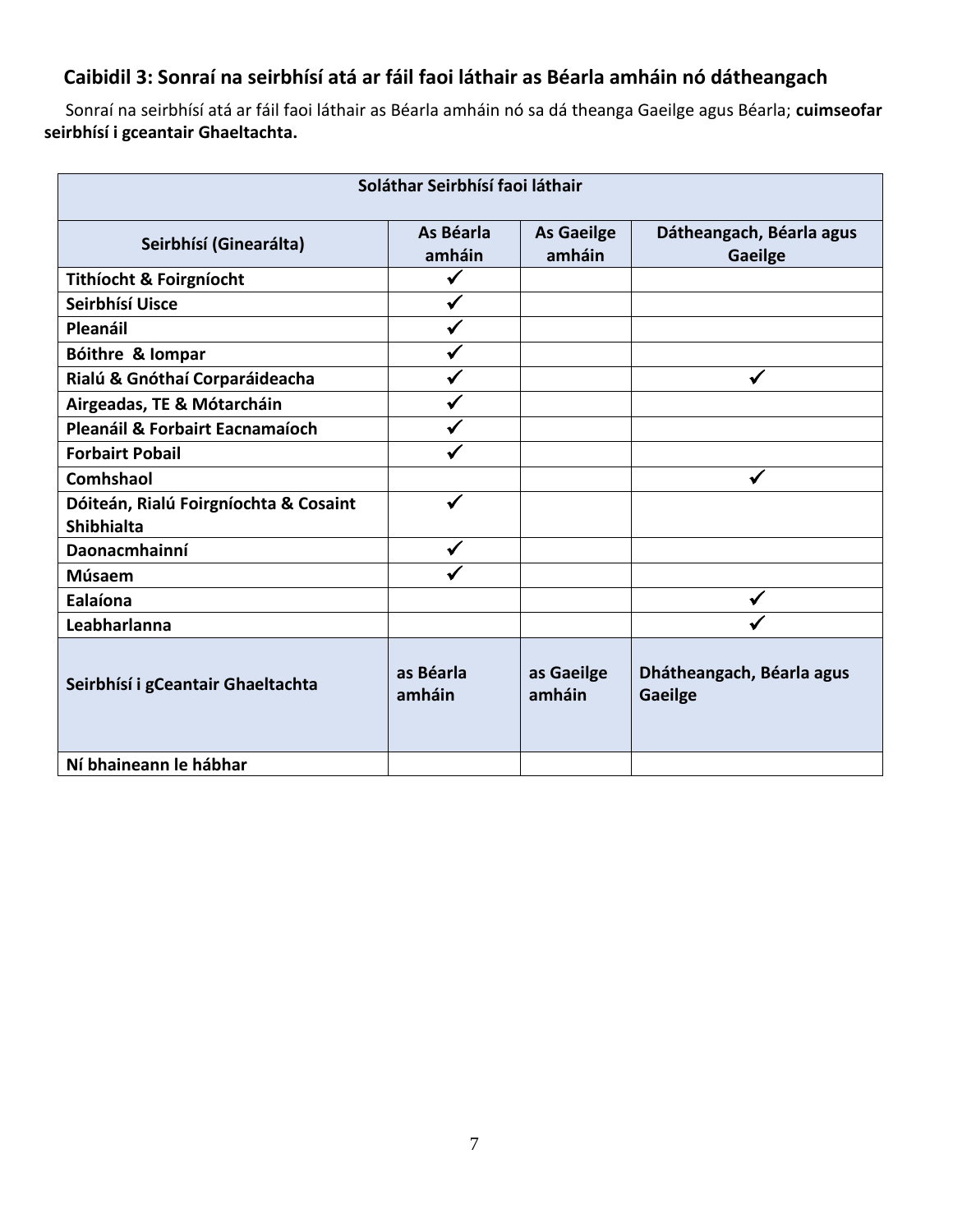# **Caibidil 4: Ag cur le Seirbhísí as Gaeilge a sholáthar**

**Tá na forálacha sa tábla anseo thíos mar riachtanais faoi shainordú de réir Acht na dTeangacha Oifigiúla 2003.**

| Modh cumarsáide leis an bpobal |                                     | <b>Tiomantas</b>                                                                          |                   |
|--------------------------------|-------------------------------------|-------------------------------------------------------------------------------------------|-------------------|
| Fógraí Taifeadta ó             |                                     | Beidh na fógraí taifeadta seo a leanas as Gaeilge                                         | Faoi              |
| bhéal                          |                                     | nó dhátheangach:                                                                          | shainordú         |
|                                |                                     | (a)Fógraí taifeadta béil ar an dteileafón nuair a                                         |                   |
|                                |                                     | bhíonn oifigí an chomhlacht phoiblí dúnta.                                                |                   |
|                                |                                     |                                                                                           |                   |
|                                |                                     | (b) Fógraí taifeadta béil trí chóras aitheasc                                             |                   |
|                                |                                     | poiblí.                                                                                   |                   |
|                                |                                     | (c) Fógraí taifeadta béil a cruthaíodh is a                                               |                   |
|                                |                                     | cuireadh ar aghaidh trí chóras ríomhaireachta                                             |                   |
|                                |                                     | nó córas freagartha ríomhaireachta ar an                                                  |                   |
|                                |                                     | dteileafón.                                                                               |                   |
|                                |                                     | Baineann an fhoráil seo le fógraí 'taifeadta'                                             |                   |
|                                |                                     | seachas 'fógraí beo'.                                                                     |                   |
|                                |                                     |                                                                                           |                   |
|                                |                                     | Má bhíonn Ordú Logainmneacha i bhfeidhm,                                                  |                   |
|                                |                                     | caithfidh comhlacht poiblí leagan Gaeilge na                                              |                   |
|                                |                                     | logainme a luadh san Ordú a úsáid i bhfógraí<br>taifeadta béil a dhéanann an comhlacht nó |                   |
|                                |                                     | éinne ar a shon siúd.                                                                     |                   |
|                                |                                     |                                                                                           |                   |
|                                |                                     |                                                                                           |                   |
|                                |                                     |                                                                                           |                   |
|                                | Litreacha agus Post<br>Leictreonach | Freagrófar gach post sa teanga oifigiúil ina<br>bhfuarthas é.                             | Faoi<br>shainordú |
|                                | Stáiseanóireacht                    | Beidh ceannteidil stáiseanóireachta, páipéar                                              | Faoi              |
| <b>Cumarsáid scríofa</b>       |                                     | scríofa, duillíní mholtacha, clúdaigh Facs,                                               | shainordú         |
|                                |                                     | clúdaigh comhad agus fillteáin, lipéid agus                                               |                   |
|                                |                                     | clúdaigh eile as Gaeilge nó dátheangach.                                                  |                   |
| Comharthaíocht                 | Comharthaíocht                      | Beidh comharthaí go léir ó Chomhairle Contae<br>Mhuineacháin nó ar a son as Gaeilge nó    | Faoi<br>shainordú |
|                                |                                     | dátheangach, de réir na rialachán.                                                        |                   |
|                                |                                     | (S.I. No.391/2008).                                                                       |                   |
|                                |                                     |                                                                                           |                   |
|                                |                                     | Forbrófar córas ceadaithe don chomharthaíocht                                             |                   |
|                                |                                     | chun géilliúlacht don Acht a chinntiú.                                                    | <b>Bliain 1</b>   |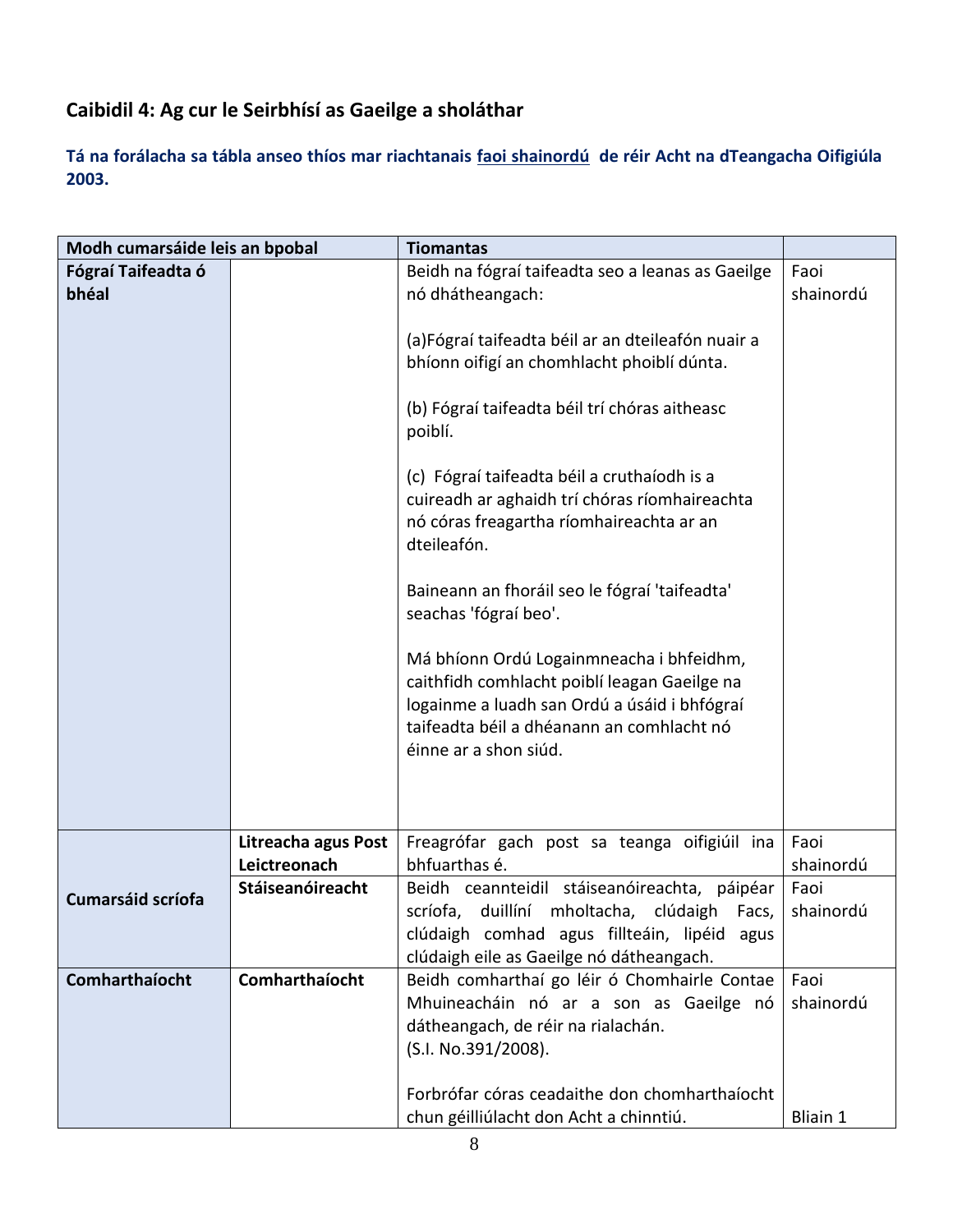|                      | Foilseacháin                | Foilseofar doiciméid a leagann amach moltaí<br>Faoi<br>poiblí, cuntais iniúchta nó ráitis<br>shainordú<br>polasaí<br>airgeadais, tuarascáil bhliantúil agus ráitis<br>straitéise san am céanna as Gaeilge agus Béarla.              |                     |  |
|----------------------|-----------------------------|-------------------------------------------------------------------------------------------------------------------------------------------------------------------------------------------------------------------------------------|---------------------|--|
| <b>Foilseacháin</b>  | Ciorcláin/Nótaí<br>Poiblí   | Má dhéanann comhlacht poiblí teagmháil<br>scríofa nó leictreonach leis an bpobal mór nó<br>cuid den phobal mór ar son eolas a scaipeadh,<br>cinnteoidh an comhlacht go<br>mbeidh an<br>teagmháil as Gaeilge nó Gaeilge agus Béarla. | l Faoi<br>shainordú |  |
| <b>An Ghaeltacht</b> | Logainmneacha<br>Gaeltachta | Ní mór do chomhlacht poiblí i gceantar<br>Faoi<br>Gaeltachta na logainmneacha oifigiúla a úsáid<br>shainordú<br>de réir na reachtaíochta.                                                                                           |                     |  |

Tá sé mar chuspóirí na dara Scéime seo tógáil ar an dul chun cinn a baineadh amach ó 2008 i gcás seirbhísí ardchaighdeáin a sholáthar dár gcustaiméirí a labhrann Gaeilge agus chun an réimse seirbhísí ar fáil go dátheangach a leathnú go ceann tréimhse na scéime.

Sa dara Scéim táimid tiomanta do mhonatóireacht leanúnach ar leibhéal an éilimh ar sheirbhísí as Gaeilge, ionas gur féidir linn freagairt don éileamh ar bhonn pleanáilte, soiléir agus praiticiúil. Glacann Comhairle Contae Mhuineacháin leis na bearta seo a leanas chun an Ghaeilge a fhorbairt sa dara Scéim seo go ceann tréimhse na scéime muna luaitear a mhalairt:

| Modhanna chun teagmháil leis an bpobal |                                                      | <b>Tiomantas</b>                                                                                                                                                                                                                                                                                           | Scála ama<br>faoi<br>dheireadh<br>BI1/<br>BI 2 / BI 3 |
|----------------------------------------|------------------------------------------------------|------------------------------------------------------------------------------------------------------------------------------------------------------------------------------------------------------------------------------------------------------------------------------------------------------------|-------------------------------------------------------|
|                                        | Lasc-chlár fáiltithe<br>Aghaidh/Seirbhís<br>Chuntair | Luafaidh foireann fháiltithe/lasc-chláir ainm<br>an Údarás Áitiúil as Gaeilge.<br>Leanfaidh an riail seo go hOifigí Ceantar<br>$\bullet$<br>Bardasach agus Leabharlanna.<br>Beidh na gnáthbheannachtaí ar eolas ag an<br>$\bullet$                                                                         | Leanúnach<br>Bliain 1<br>Bliain 1                     |
| Cumarsáid ó<br><b>Bhéal/Scríofa</b>    |                                                      | bhfoireann agus beifear in ann iarratas ar<br>sheirbhís as Gaeilge a fhreagairt.<br>Cuirfidh baill fhoirne custaiméirí in aithne<br>don oifigeach cuí a bheidh in ann freastal<br>orthu trí Ghaeilge, má bhíonn a leithéid de<br>dhuine ar fáil.                                                           | Bliain 1                                              |
|                                        |                                                      | Fógrófar ainmneacha na mball foirne ar féidir<br>$\bullet$<br>leo oibriú as Gaeilge i ranna éagsúla na<br>heagraíochta agus ar líne.<br>Soláthrófar liosta reatha na mball foirne ar<br>$\bullet$<br>féidir leo seirbhís a sholáthar as Gaeilge.<br>beannachtaí<br>taifeadta<br>Beidh<br>agus<br>$\bullet$ | Bliain 1<br>Bliain 1                                  |
|                                        |                                                      | teachtaireachtaí fóin dátheangach lasmuigh<br>de ghnáthuaireanta oibre agus<br>déanfar                                                                                                                                                                                                                     |                                                       |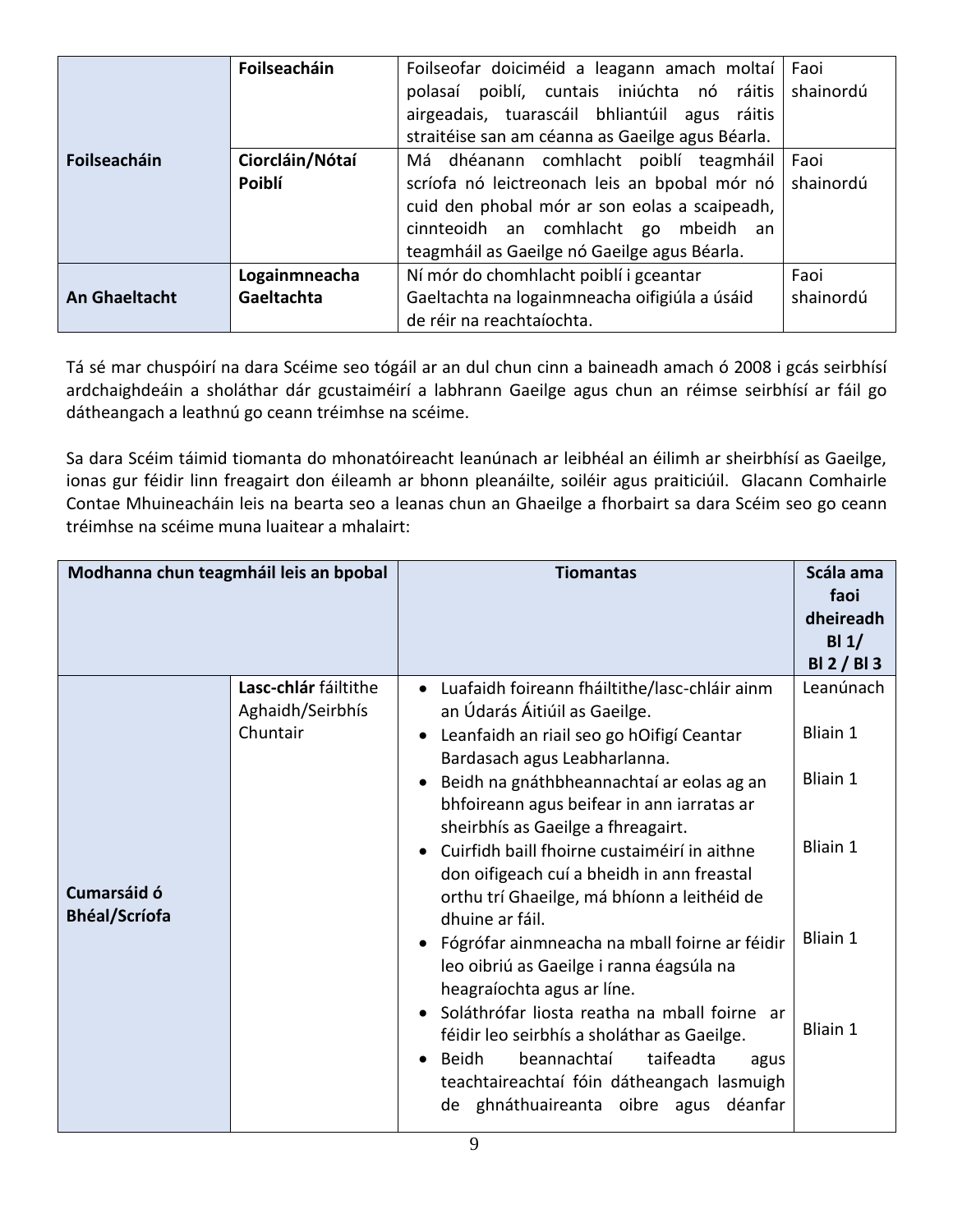|                                           | athbhreithniú<br>rialta<br>orthusan<br>chun<br>géilliúlacht a chinntiú.<br>Freagrófar comhfhreagras poist nó r-phoist<br>ón bpobal, eagraíochtaí eile nó baill tofa sa<br>teanga oifigiúil ina bhfuarthas é. Ar ndóigh<br>níor chóir don chaighdeán úd a bheith faoi<br>an chaighdeán seirbhís as Béarla.<br>bhun<br>Déanfaidh an Chomhairle taifeadadh agus<br>tuairisciú ar gach aon chomhfhreagras<br>faighte as Gaeilge.<br>Déanfar taifeadadh ar gach iarratas ar<br>sheirbhís as Gaeilge agus coimeádfar an<br>saghas céanna seirbhís ar siúl.                                                                                                                              | Leanúnach<br>Leanúnach<br><b>Bliain 1</b> |
|-------------------------------------------|-----------------------------------------------------------------------------------------------------------------------------------------------------------------------------------------------------------------------------------------------------------------------------------------------------------------------------------------------------------------------------------------------------------------------------------------------------------------------------------------------------------------------------------------------------------------------------------------------------------------------------------------------------------------------------------|-------------------------------------------|
| Labhairt ar an<br>bhfón leis an<br>bpobal | Beidh treoir agus oiliúint ar fáil ag an<br>bhfoireann chun déileáil le glaonna ó lucht<br>labhartha na Gaeilge i measc an phobail.<br>Beidh taithí ag an<br>bhfoireann ar<br>na<br>gnáthbheannachtaí as Gaeilge agus beifear in<br>ann iarratas ar sheirbhís as Gaeilge a<br>fhreagairt.<br>Cuirfidh baill fhoirne custaiméirí in aithne<br>don oifigeach cuí a bheidh in ann freastal<br>orthu as Gaeilge, má bhíonn a leithéid ar fáil.                                                                                                                                                                                                                                        | Bliain 1                                  |
| Fógraí Taifeadta ó<br><b>Bhéal</b>        | · Beidh beannachtaí pearsanta<br>réamhthaifeadta fóin ag foireann<br>dátheangach i bhformáid dátheangach.                                                                                                                                                                                                                                                                                                                                                                                                                                                                                                                                                                         | <b>Bliain 2</b>                           |
| Fógraí Beo                                | · Ní dhéantar aon fhógraí beo i bhfoirgnimh<br>Co Co Mhuineacháin, dá dtiocfadh athrú air sin<br>bheidís sa dá theanga.                                                                                                                                                                                                                                                                                                                                                                                                                                                                                                                                                           | Νí<br>bhaineann<br>le hábhar              |
| Bileoga/Bróisiúir<br>Eolais               | Go ceann tréimhse na scéime cinnteoidh an<br>$\bullet$<br>Chomhairle go mbeidh doiciméid pholasaí<br>ceadaithe le foilsiú ag an gComhairle ar fáil sa<br>dá theanga faoin gclúdach céanna ach amháin<br>munar féidir de dheasca nádúr, méid nó leagan<br>amach an ábhair.<br>Ina leithéid de chás foilseofar i dteanga<br>amháin, ach cuirfear ráiteas sa leagan Béarla<br>a mhíneoidh go mbeidh leagan Gaeilge ar fáil<br>den bhfoirm chéanna.<br>Má bhíonn foirmeacha iarratais agus bileoga<br>eolais i leaganacha Gaeilge agus Béarla ar leith,<br>beidh an suntas céanna á tharraingt ag an dá<br>leagan ar láithreacha poiblí.<br>Beidh leagan Gaeilge nó dátheangach de na | Leanúnach<br>Leanúnach                    |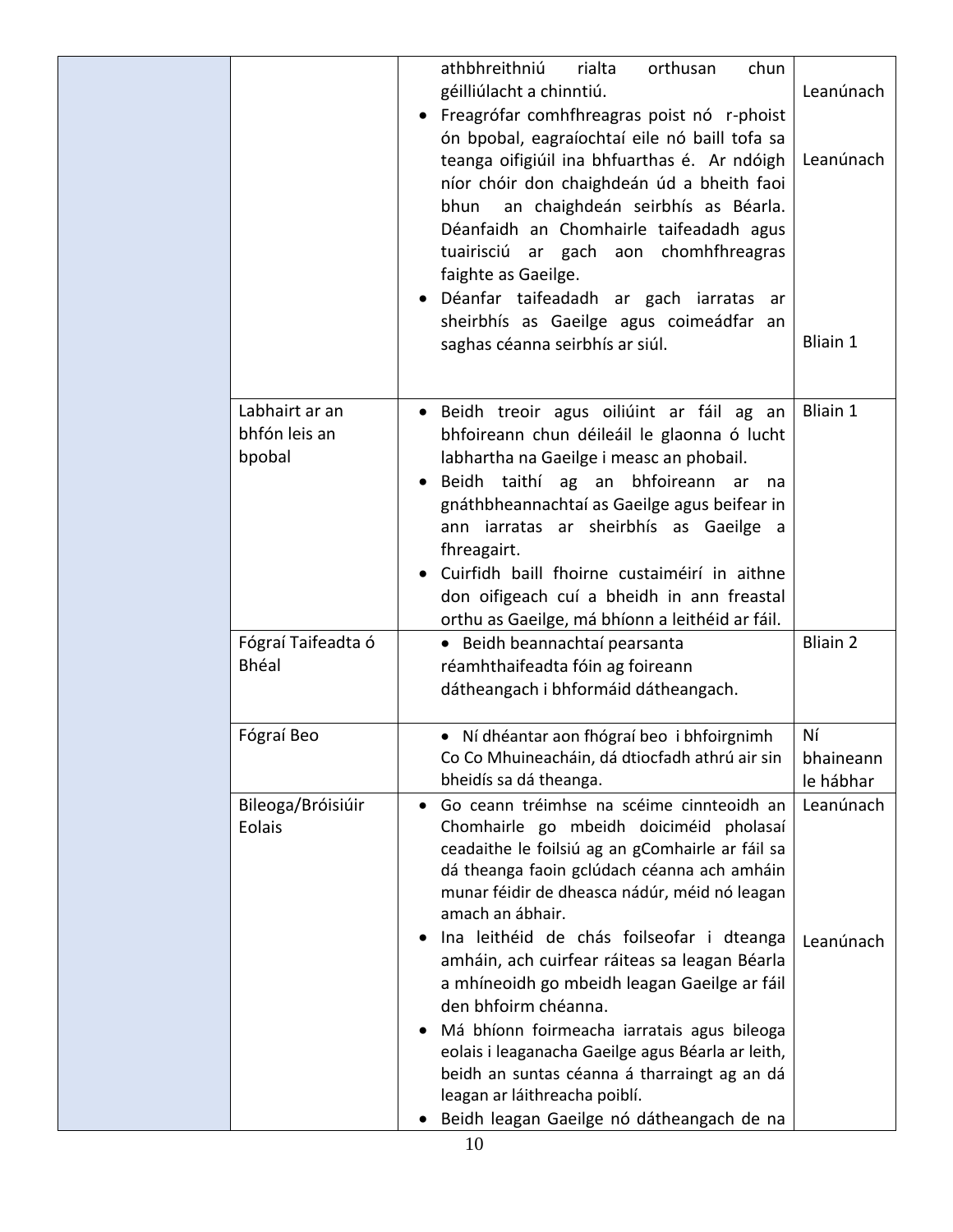|                       |                    | bileoga & bróisiúir is coitianta. Beidh bileoga                      |                 |
|-----------------------|--------------------|----------------------------------------------------------------------|-----------------|
|                       |                    | eile ar fáil as Gaeilge ach iad a lorg.                              | Leanúnach       |
|                       | Foirmeacha         | Beidh leagan Gaeilge nó dátheangach de na<br>$\bullet$               | Leanúnach       |
|                       | larratais          | foirmeacha iarratais is coitianta. Beidh na                          |                 |
|                       |                    | foirmeacha eile go léir ar fáil ach iad a lorg.                      |                 |
|                       |                    | I gcúinsí eisceachtúla, foilseofar foirmeacha i<br>$\bullet$         |                 |
|                       |                    | dteanga amháin, ach cuimseofar ráiteas sa                            | Leanúnach       |
|                       |                    | leagan Béarla ag cur in iúl go bhfuil leagan                         |                 |
|                       |                    | Gaeilge ar fáil freisin.                                             |                 |
|                       |                    | Ba chóir an leagan Gaeilge d'fhoirmeacha atá                         |                 |
|                       |                    | aistrithe cheana féin a sholáthar gar don                            | <b>Bliain 1</b> |
|                       |                    | leagan Béarla ar shuíomh idirlín Chomhairle                          |                 |
|                       |                    | Contae Mhuineacháin.                                                 |                 |
|                       | <b>Eile</b>        | Foilseofar<br>leaganacha<br>dá<br>theanga<br>sa<br>$\bullet$         | Leanúnach       |
|                       |                    | d'fhoilseacháin mar an Plean Corparáideach                           |                 |
|                       |                    | agus an Tuarascáil Bhliantúil.                                       |                 |
|                       | Preasráitis        | Eiseofar<br>preasráitis<br>bhaineann<br>le<br>a                      | Leanúnach       |
|                       |                    | ceisteanna Gaeilge as Gaeilge nó sa dá                               |                 |
|                       |                    | theanga agus seolfar iad san am céanna go                            |                 |
|                       |                    | dtí na meáin idir Ghaeilge agus Béarla.                              |                 |
|                       |                    | Beidh ábhar as Gaeilge in aon nuachtlitir ón                         |                 |
|                       |                    | gComhairle, topaicí nach mbaineann<br>le.                            |                 |
|                       |                    | Gaeilge san áireamh.                                                 | <b>Bliain 2</b> |
|                       | Urlabhraithe do na |                                                                      | Leanúnach       |
|                       | Meáin              | Beidh urlabhraí líofa sa Ghaeilge ar fáil chun                       |                 |
|                       |                    | agallaimh a dhéanamh leis na<br>meáin                                |                 |
|                       |                    | Ghaeilge.                                                            |                 |
| <b>Na Meáin</b>       |                    | Foilseofar fógraí agus bolscaireacht sa dá                           | Leanúnach       |
|                       |                    | theanga i nuachtáin áitiúla/náisiúnta má                             |                 |
|                       |                    | bhaineann an t-ábhar pléite go háirithe le                           |                 |
|                       |                    | ceisteanna na teanga Gaeilge.                                        |                 |
|                       | Óráidí             | Léireofar sa dá theanga cainteanna ó<br>٠                            | Leanúnach       |
|                       |                    | Chathaoirleach na Comhairle, Méaraí na                               |                 |
|                       |                    | gCeantar Bardasach agus an                                           |                 |
|                       |                    | Príomhfheidhmeannach a bhaineann le                                  |                 |
|                       |                    | cúrsaí na Gaeilge agus scaipfear iad i                               |                 |
|                       |                    | dteannta a chéile.                                                   |                 |
|                       |                    | Ag ócáidí poiblí, ba chóir Gaeilge éigin a<br>$\bullet$              | <b>Bliain 1</b> |
|                       |                    | bheith laistigh de chainteanna ó na hoifigí<br>poiblí nó baill tofa. |                 |
| <b>Teicneolaíocht</b> | R-phoist           | Bunófar seoladh tiomanta r-phost<br>٠                                | Leanúnach       |
| <b>Eolais</b>         |                    | eolas@monaghancoco.ie dóibh siúd ar                                  |                 |
|                       |                    | mhaith leo plé go díreach as Gaeilge le                              |                 |
|                       |                    | Comhairle Contae Mhuineacháin.                                       |                 |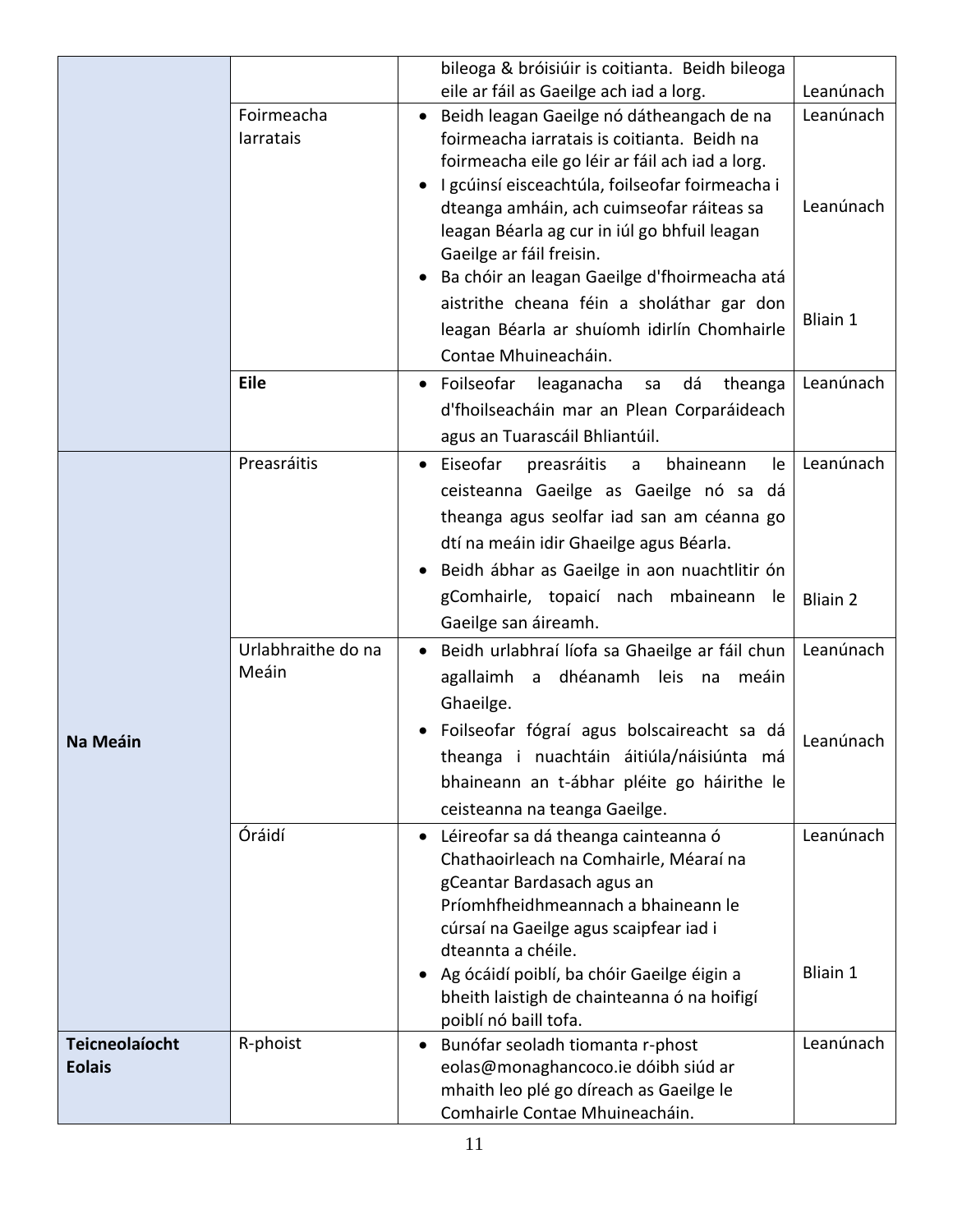|                          | Gealltar freisin an r-phost úd a bheith mar a<br>$\bullet$                                                                                                                 | <b>Bliain 2</b> |
|--------------------------|----------------------------------------------------------------------------------------------------------------------------------------------------------------------------|-----------------|
|                          | leanas eolas@muineachancoco.ie.<br>Beidh rogha ag an bhfoireann agus baill tofa<br>leagan Gaeilge an r-phost a úsáid más maith                                             | <b>Bliain 2</b> |
|                          | leo.<br>Ba chóir dóibh siúd a labhrann Gaeilge líne a<br>chur sa r-phost ag rá go bhfuil Gaeilge acu is                                                                    | <b>Bliain 2</b> |
|                          | go bhfáiltíonn siad roimh úsáid na Gaeilge.<br>Beidh an dá theanga i dteachtaireachtaí<br>caighdeánacha r-phost, mar shéanadh.                                             | Leanúnach       |
| Suímh idirlín            | Ba chóir leagan Gaeilge d'ainm an fhearann a<br>$\bullet$                                                                                                                  | <b>Bliain 1</b> |
|                          | sholáthar mar www.muineachan.ie.<br>Beidh an t-ábhar statach ar an leathanach<br>baile agus na príomhleathanaigh ainmnithe<br>ar shuíomh idirlín an chomhlachta phoiblí ar | Leanúnach       |
|                          | fáil as Gaeilge.<br>Ar an leathanach baile beidh rogha idir<br>$\bullet$                                                                                                   | Leanúnach       |
|                          | Gaeilge agus Béarla.<br>Forbrófar leathanach idirlín ar leith chun<br>naisc ón ábhar Gaeilge a bhreith le chéile                                                           | <b>Bliain 2</b> |
|                          | laistigh den suíomh agus rochtain ábhar cuí ó<br>lucht labhartha na Gaeilge a éascú.                                                                                       | <b>Bliain 1</b> |
|                          | Beidh sonraí Oifigeach na Gaeilge ar fáil ar an<br>$\bullet$<br>suíomh idirlín.                                                                                            | <b>Bliain 1</b> |
|                          | Beidh sonraí Coiste na Gaeilge ar fáil ar an<br>suíomh idirlín.                                                                                                            | Bliain2         |
|                          | Ba chóir liosta na nOifigeach ar féidir leo<br>seirbhís a sholáthar trí Ghaeilge a léiriú go                                                                               |                 |
|                          | soiléir ar shuíomh idirlín Chomhairle Contae<br>Mhuineacháin.                                                                                                              | Bliain 1        |
|                          | Beidh an t-eolas ar an leathanach baile agus<br>$\bullet$<br>cur síos ar gach Roinn ar fáil as Gaeilge.<br>Feidhmeofar é seo trí chliceáil ar an gcnaipe<br>"As Gaeilge".  | <b>Bliain 2</b> |
|                          | Forbrófar cuid den Tairseach Foirne mar<br>acmhainn foirne chun an dátheangachas a<br>chur chun cinn.                                                                      |                 |
| Na Meáin Shóisialta      | Beidh ar a laghad 5% den ábhar ar na Meáin<br>$\bullet$<br>Shóisialta ar fáil as Gaeilge. San 5% úd<br>cuimseofar poist nach mbaineann leis an<br>dteanga.                 | Bliantúil       |
| Córais<br>Ríomhaireachta | Leanfaidh an comhlacht poiblí den leas<br>٠                                                                                                                                | Leanúnach       |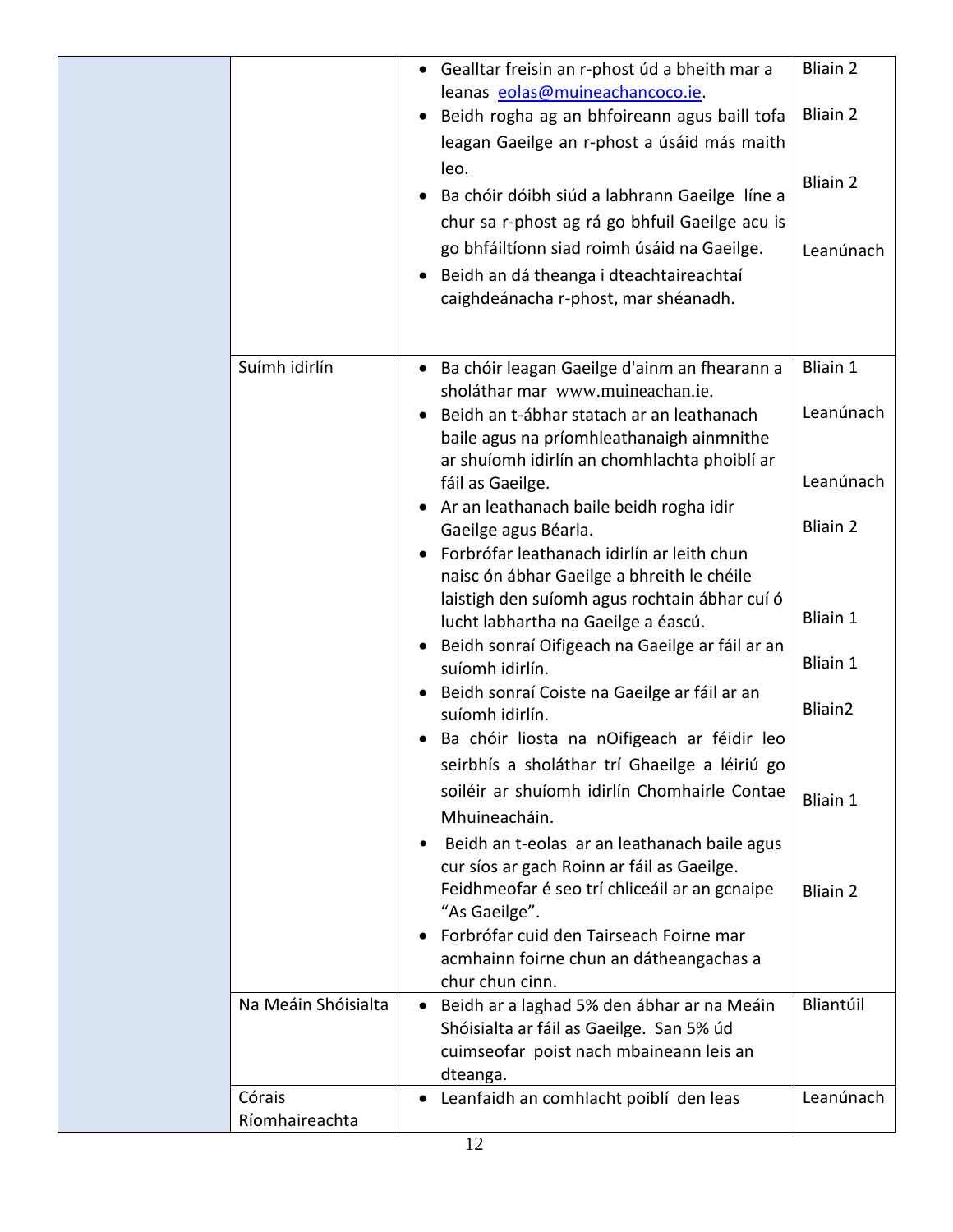|             | Seirbhísí                        | gníomhach a bhaint as teicneolaíocht chun<br>soláthar seirbhísí dátheangacha a fheabhsú.<br>Beidh córais nua bogearraí ríomhaireachta ar<br>bhonn dátheangach.<br>Stiúrófar athbhreithniú ar an seirbhís iomlán<br>$\bullet$                                                                              | <b>Bliain 2</b> |
|-------------|----------------------------------|-----------------------------------------------------------------------------------------------------------------------------------------------------------------------------------------------------------------------------------------------------------------------------------------------------------|-----------------|
|             | Idirghníomhacha                  | idirghníomhach atá ar fáil ag an bpobal chun<br>géilliulacht don Acht agus don scéim a<br>chinntiú.                                                                                                                                                                                                       | Leanúnach       |
|             |                                  | As seo amach beidh seirbhísí<br>idirghníomhacha ar líne ar fáil sa dá theanga.<br>Beidh seirbhísí ar líne agus idirghníomhacha<br>forbartha ag comhlachtaí seachtracha ar fáil<br>go hiomlán ar bhonn dátheangach, ag brath                                                                               | Leanúnach       |
|             |                                  | ar fháil ar chúrsaí teicneolaíochta.<br>Má bhíonn seirbhísí nua idirghníomhacha<br>$\bullet$<br>don phobal chun iarratais nó bearta eile a<br>dhéanamh ar líne beirfear isteach iad siúd in<br>éineacht faoi dheireadh na scéime.                                                                         | Leanúnach       |
|             | Cruinnithe                       | Fáilteofar roimh thuairimí as Gaeilge nó<br>Béarla ag cruinnithe eagraithe ag Comhairle<br>Contae Mhuineacháin.                                                                                                                                                                                           | Leanúnach       |
|             |                                  | Má eagraíonn an comhlacht poiblí cruinnithe<br>faoi cheisteanna na Gaeilge, beidh siad siúd<br>as Gaeilge nó dátheangach, mar is cuí.                                                                                                                                                                     | Leanúnach       |
| <b>Eile</b> |                                  | Leanfaidh Údaráis Áitiúla Mhuineacháin de<br>thacú le saothar An Choiste Logainmneacha.<br>Leanfaidh an coiste d'úsáid na Gaeilge, eolas,<br>cultúr agus oidhreacht áitiúil a chur chun<br>cinn ar bhonn gníomhach maidir le<br>logainmneacha a roghnú d'fhorbairtí nua idir<br>phoiblí is príobháideach. | <b>Bliain 1</b> |
|             | <b>Ocáidí</b>                    | Déanfaidh an Chomhairle iarracht ar ócáidí<br>Gaeilge a reachtáil do Phobal na Gaeilge agus<br>tacú leo ar bhonn bliantúil. Bealach amháin<br>is ea scéim deontas beag a bhunú do<br>Sheachtain na Gaeilge.                                                                                               | <b>Bliain 1</b> |
|             |                                  | Ag ócáidí poiblí, ba chóir d'oifigigh na<br>comhairle agus baill tofa an Ghaeilge a<br>labhairt mar chuid den chaint is iad ag fáiltiú<br>roimh dhaoine.                                                                                                                                                  | Bliain 1        |
|             | <u>An tOrdú</u><br>Logainmneacha | Don ghnó oifigiúil úsáidfidh an Chomhairle<br>an leagan oifigiúil Gaeilge logainmneacha atá<br>ar fáil ag www.logainm.ie                                                                                                                                                                                  | Leanúnach       |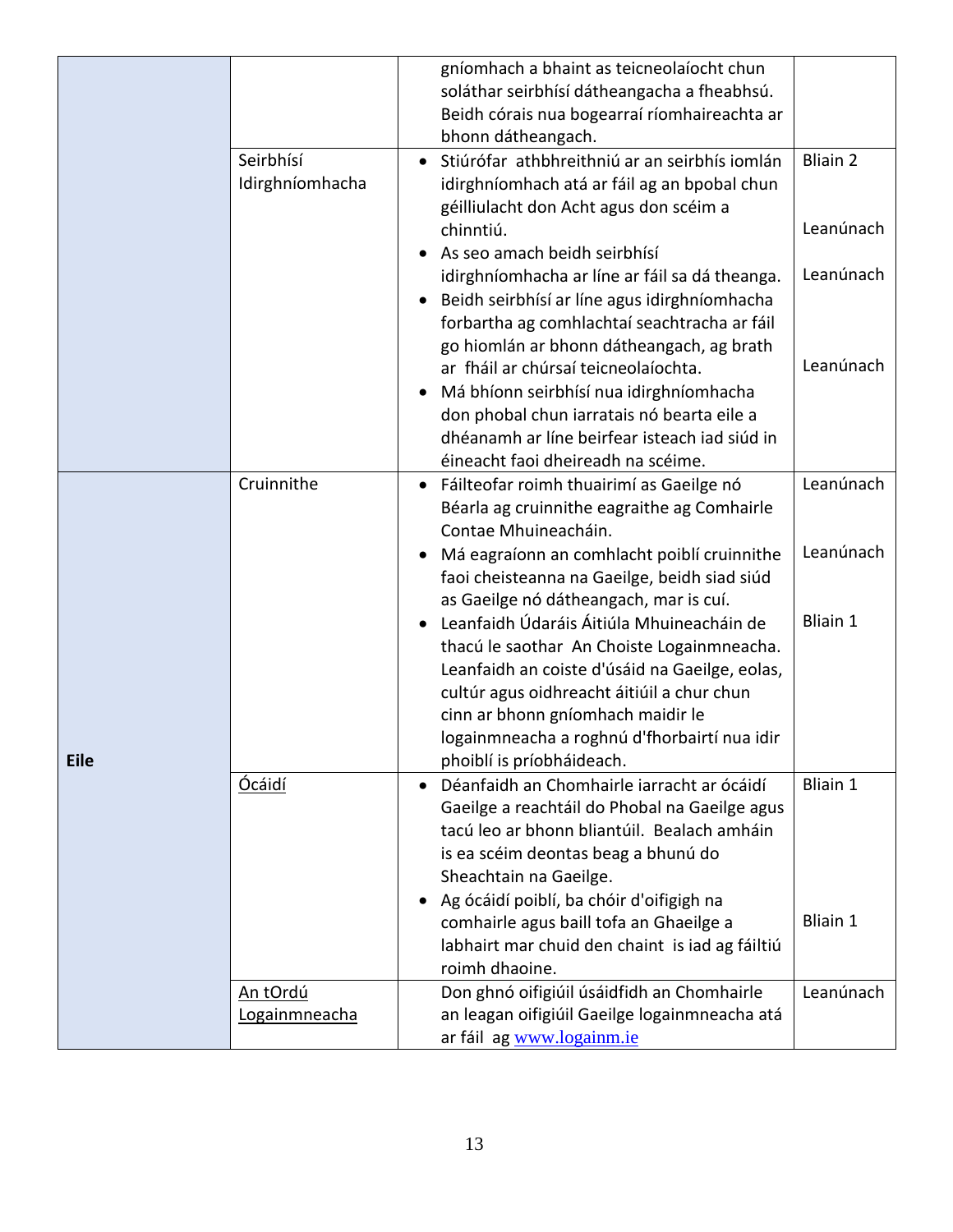## **Caibidil 5: Ag cur le Cumas Teanga**

#### **5.1 Oiliúint agus Forbairt**

Tá Comhaiarle Contae Mhuineacháin tiomanta do dheiseanna a sholáthar do bhaill fhoirne freastal ar chúrsaí oiliúna Gaeilge ag a bhfuil an chreidiúnacht chuí. Cuirfear an fhoireann ar fad ar an eolas maidir le háiseanna/deiseanna chun a gcumas Gaeilge a fheabhsú.

|                    |            | <b>Tiomantas</b>                                                                        | <b>Scála Ama</b> |
|--------------------|------------|-----------------------------------------------------------------------------------------|------------------|
|                    |            |                                                                                         | Deireadh Bl 1/   |
|                    |            |                                                                                         | BI 2 / BI 3      |
|                    | Earcaíocht | Gheobhaidh baill nua foirne paca ionduchtaithe                                          | <b>Bliain 1</b>  |
|                    |            | ina mbeidh cóip den Scéim seo againne.                                                  |                  |
|                    | Oiliúint   | Cuirfear deiseanna ar fáil chun cur le cumas                                            | Leanúnach        |
|                    |            | Gaeilge i measc foireann agus baill tofa.                                               |                  |
|                    |            |                                                                                         |                  |
|                    |            | Déanfar socruithe cuí don bhfoireann maidir le                                          |                  |
|                    |            | hoiliúint i dteanga na Gaeilge agus creidiúnú chun                                      |                  |
|                    |            | a gcumas sa teanaga a léiriú agus a choimeád ar                                         |                  |
|                    |            | siúl.                                                                                   |                  |
|                    |            |                                                                                         |                  |
|                    |            | Cuimseofar:                                                                             |                  |
|                    |            | Oiliúint sa Ghaeilge laistigh den chomhairle                                            |                  |
|                    |            | do thosaitheoirí agus iad siúd ag a mbeidh                                              |                  |
|                    |            | leibhéal meánach.                                                                       |                  |
| Ag cur le Cumas as |            | Oiliúint dóibh siúd ar an líne tosaigh chun                                             |                  |
| <b>Gaeilge</b>     |            | glaonna a fhreagairt trí na                                                             |                  |
|                    |            | gnáthbheannachtaí.                                                                      |                  |
|                    |            | Maoiniú do bhaill fhoirne agus baill tofa chun                                          |                  |
|                    |            | leas a bhaint as dianchúrsaí Gaeilge i                                                  |                  |
|                    |            | gceantair Ghaeltachta nó in áiteanna eile.<br>Soláthróídh Comhairle Contae Mhuineacháin |                  |
|                    | Eile       | acmhainní chun an Scéim úd a fheidhmiú. Anuas                                           | Leanúnach        |
|                    |            | air sin:                                                                                |                  |
|                    |            | Leanfar den Scéim Scoláireachtaí Gaeltachta.                                            |                  |
|                    |            | Tacófar le ceolchoirmeacha ina mbeidh ceol<br>$\bullet$                                 |                  |
|                    |            | traidisiúnta agus amhráin na hÉireann.                                                  |                  |
|                    |            | Trí chúnamh ó na leabharlanna spreagfar                                                 |                  |
|                    |            | daoine óga chun leabhair as Gaeilge a                                                   |                  |
|                    |            | léamh.                                                                                  |                  |
|                    |            | Cabhrú leis an nGaeilge a chur chun cinn i                                              |                  |
|                    |            | saol laethúil agus gníomhaíochtaí an phobail                                            |                  |
|                    |            | mhóir.                                                                                  |                  |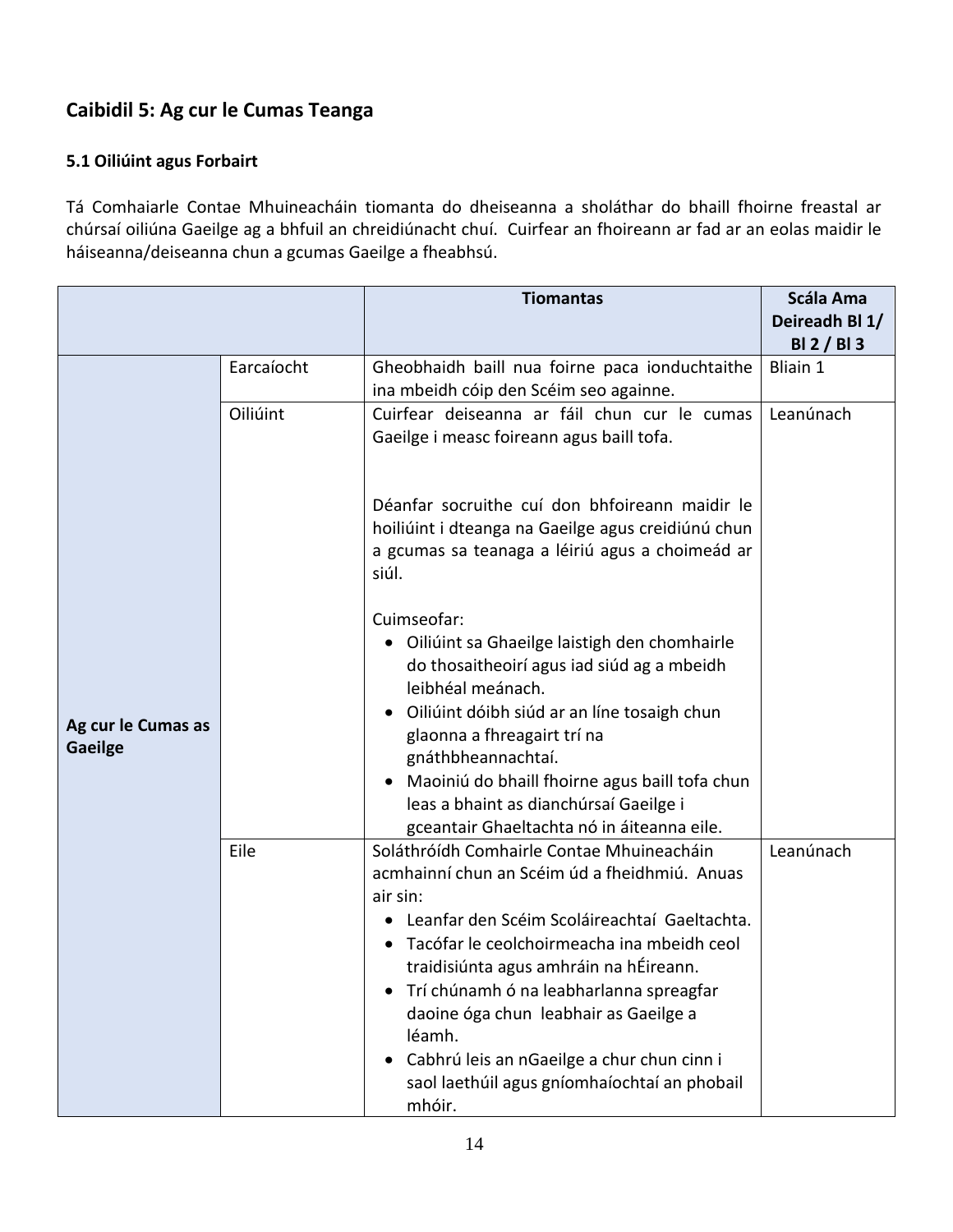|  | Teagmháil le heagraíochtaí mar an CLG,<br>$\bullet$ |  |
|--|-----------------------------------------------------|--|
|  | Gaelscoileanna & ar eile chun an teanga a           |  |
|  | chur chun cinn.                                     |  |
|  | Aithníonn Údaráis Áitiúla Mhuineacháin na           |  |
|  | roghanna teanga atá déanta ag Naíonraí agus         |  |
|  | Gaelscoileanna i gContae Mhuineacháin,              |  |
|  | maraon le heagraíochtaí agus grúpaí eile            |  |
|  | teanga ar fud an chontae agus ar bhonn              |  |
|  | náisiúnta. Éascófar soláthar seirbhísí as           |  |
|  | Gaeilge do na comhlachtaí agus grúpaí úd go         |  |
|  | ceann tréimhse na scéime seo.                       |  |
|  |                                                     |  |
|  | Beidh Comhairle Contae Mhuineacháin                 |  |
|  | tiomanta do chabhair a thabhairt do                 |  |
|  | Mhuineachán le Gaeilge agus grúpaí eile             |  |
|  | pobail sa chontae chun Plean Teanga a               |  |
|  | dhréachtadh don Chontae.                            |  |
|  | Beidh Comhairle Contae Mhuineacháin<br>$\bullet$    |  |
|  | tiomanta do chabhrú le Muineachán le                |  |
|  | Gaeilge is iad ag iarraidh an sprioc mar stádas     |  |
|  | "Líonra Gaeilge" a bhaint amach do Bhaile           |  |
|  | Mhuineacháin.                                       |  |

#### **Poist Ainmnithe a bhaineann leis an nGaeilge**

Táthar tar éis an post a liostáiltear anseo thíos a ainmniú mar phost ina bhfuil gá le cumas i dteanga an Gaeilge. Tá sé i gceist go mbeidh éinne a cheapfar sa phost seo tar éis caighdeáin áirithe creidiúnaithe nó oiliúna sa teanga a bhaint amach, iad oiriúnach do na freagrachtaí a bheidh ar an té a cheapfar. Sula mbeidh deireadh leis an Scéim scrúdóidh Comhairle Contae Mhuineacháin, trín Rannóg Daonacmhainní, poist bhreise aitheanta ina mbeadh eolas ar an nGaeilge riachtanach. Anuas air sin leanfaidh Comhairle Contae Mhuineacháin aon athrú ar Pholasaí Náisiúnta maidir le baill fhoirne ag a mbeidh cáilíochtaí as Gaeilge.

| <b>Teideal an Phoist</b> | Láthair           | <b>Gaeltacht/Pobal Gaeilge a</b><br>mbeifear ag freastal orthu | Léiriú ar an gcaighdeán<br>Gaeilge a éileofar (roghnaigh<br>bunúsach, meánach nó<br>ardchaighdeáin) |
|--------------------------|-------------------|----------------------------------------------------------------|-----------------------------------------------------------------------------------------------------|
| Oifigeach Gaeilge        | Contae            | Pobail labhartha na Gaeilge                                    | Meánach/ardchaighdeáin                                                                              |
|                          | Mhuineacháin      | i gContae Mhuineacháin                                         |                                                                                                     |
| Oibrithe Lasc-chláir     | An Ceannáras, MD, |                                                                | Bunúsach                                                                                            |
|                          | Leabharlanna      |                                                                |                                                                                                     |
|                          |                   |                                                                |                                                                                                     |
|                          |                   |                                                                |                                                                                                     |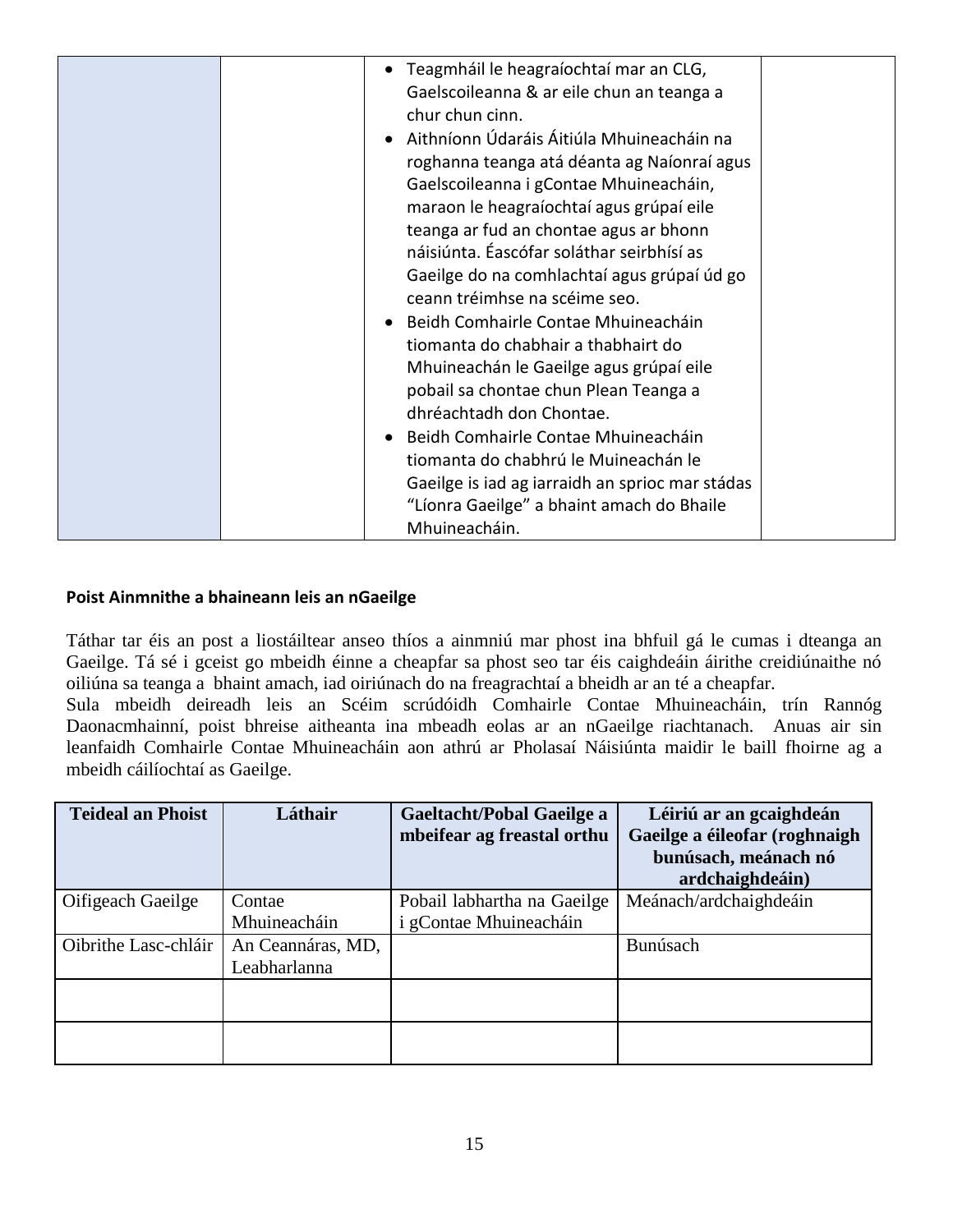### **Caibidil 6: Monatóireacht agus Athbhreithniú**

Déanfaidh na Seirbhísí Rialaithe & Gnóthaí Corparáideacha monatóireacht agus athbhreithniú rialta ar fheidhmiú na scéime trí thuairisc in aghaidh ráithe go dtí an Stiúrthóir Seirbhísí.

Caithfidh gach rannóg tuairisc bhliantúil a sheoladh ar fheidhmiú na scéime chun go ndéana an Stiúrthóir agus an tOifigeach Gaeilge athbhreithniú uirthi.

Ag cruinniú mí na Márta soláthrófar tuairisc bhliantúil do na Baill Tofa ar ghníomhaíochtaí An Choiste Gaeilge maraon le géilliúlacht agus dul chun cinn na Comhairle sa Scéim.

Beidh monatóireacht bhreise ar bun ag An gCoiste Gaeilge, sin baill tofa ag na trí chruinniú faoi sceideal in aghaidh na bliana.

Is é Nial Ó Conchúir, Oifigeach Gaeilge, [noconnor@monaghancoco.ie](mailto:noconnor@monaghancoco.ie) an teagmhálaí do na cúrsaí seo